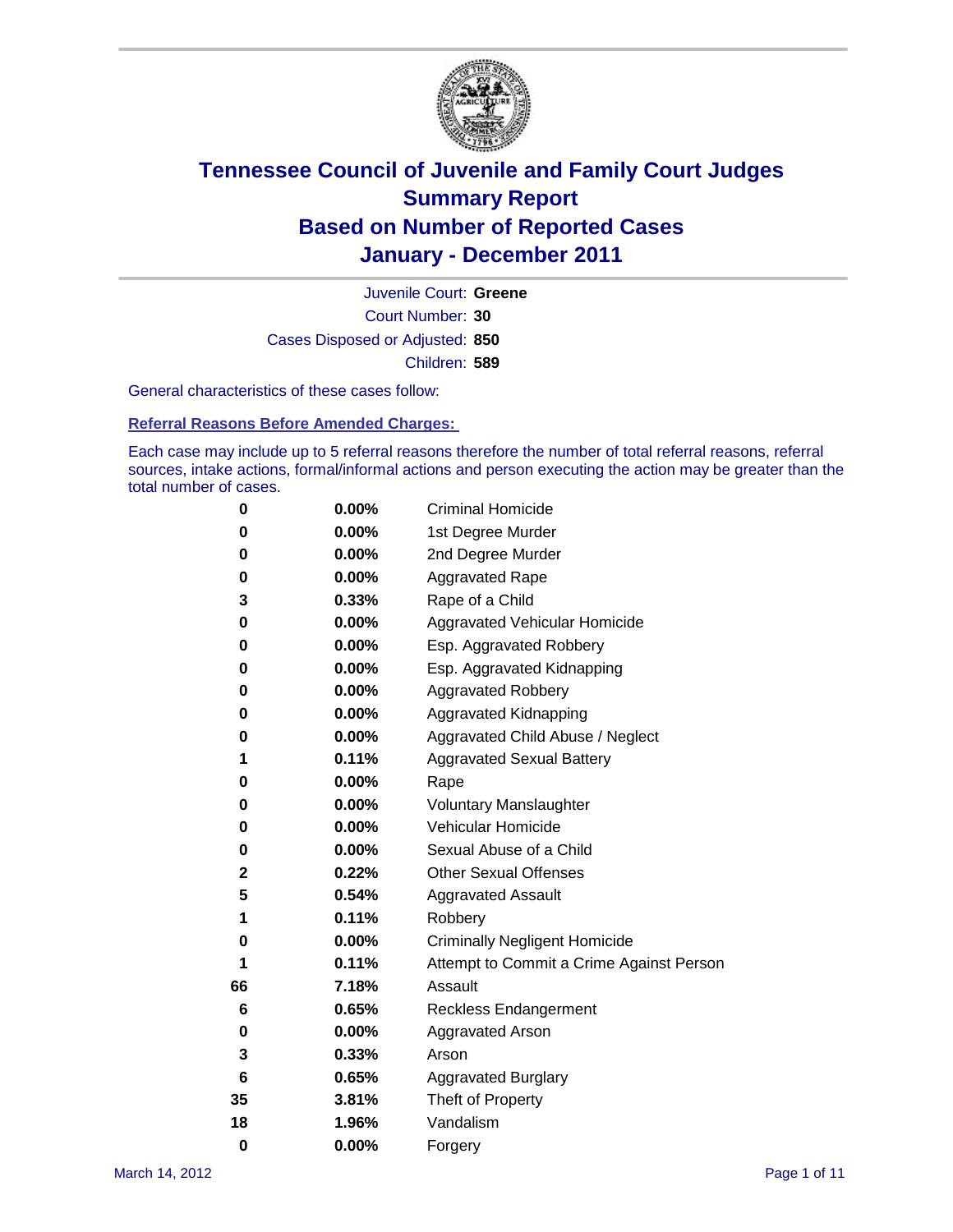

Court Number: **30** Juvenile Court: **Greene** Cases Disposed or Adjusted: **850** Children: **589**

#### **Referral Reasons Before Amended Charges:**

Each case may include up to 5 referral reasons therefore the number of total referral reasons, referral sources, intake actions, formal/informal actions and person executing the action may be greater than the total number of cases.

| $\bf{0}$    | 0.00%    | <b>Worthless Checks</b>                                     |
|-------------|----------|-------------------------------------------------------------|
| 0           | 0.00%    | Illegal Possession / Fraudulent Use of Credit / Debit Cards |
| 11          | 1.20%    | <b>Burglary</b>                                             |
| $\bf{0}$    | $0.00\%$ | Unauthorized Use of a Vehicle                               |
| 4           | 0.44%    | <b>Cruelty to Animals</b>                                   |
| 1           | 0.11%    | Sale of Controlled Substances                               |
| 6           | 0.65%    | <b>Other Drug Offenses</b>                                  |
| 17          | 1.85%    | Possession of Controlled Substances                         |
| $\mathbf 0$ | $0.00\%$ | <b>Criminal Attempt</b>                                     |
| 0           | 0.00%    | Carrying Weapons on School Property                         |
| 1           | 0.11%    | Unlawful Carrying / Possession of a Weapon                  |
| 2           | 0.22%    | <b>Evading Arrest</b>                                       |
| 0           | 0.00%    | Escape                                                      |
| 0           | $0.00\%$ | Driving Under Influence (DUI)                               |
| 13          | 1.41%    | Possession / Consumption of Alcohol                         |
| $\mathbf 2$ | 0.22%    | Resisting Stop, Frisk, Halt, Arrest or Search               |
| 0           | $0.00\%$ | <b>Aggravated Criminal Trespass</b>                         |
| 1           | 0.11%    | Harassment                                                  |
| 1           | 0.11%    | Failure to Appear                                           |
| 1           | 0.11%    | Filing a False Police Report                                |
| $\bf{0}$    | 0.00%    | Criminal Impersonation                                      |
| 16          | 1.74%    | <b>Disorderly Conduct</b>                                   |
| 8           | 0.87%    | <b>Criminal Trespass</b>                                    |
| 9           | 0.98%    | Public Intoxication                                         |
| 0           | $0.00\%$ | Gambling                                                    |
| 114         | 12.40%   | Traffic                                                     |
| 0           | $0.00\%$ | Local Ordinances                                            |
| 0           | 0.00%    | Violation of Wildlife Regulations                           |
| 7           | 0.76%    | Contempt of Court                                           |
| 79          | 8.60%    | Violation of Probation                                      |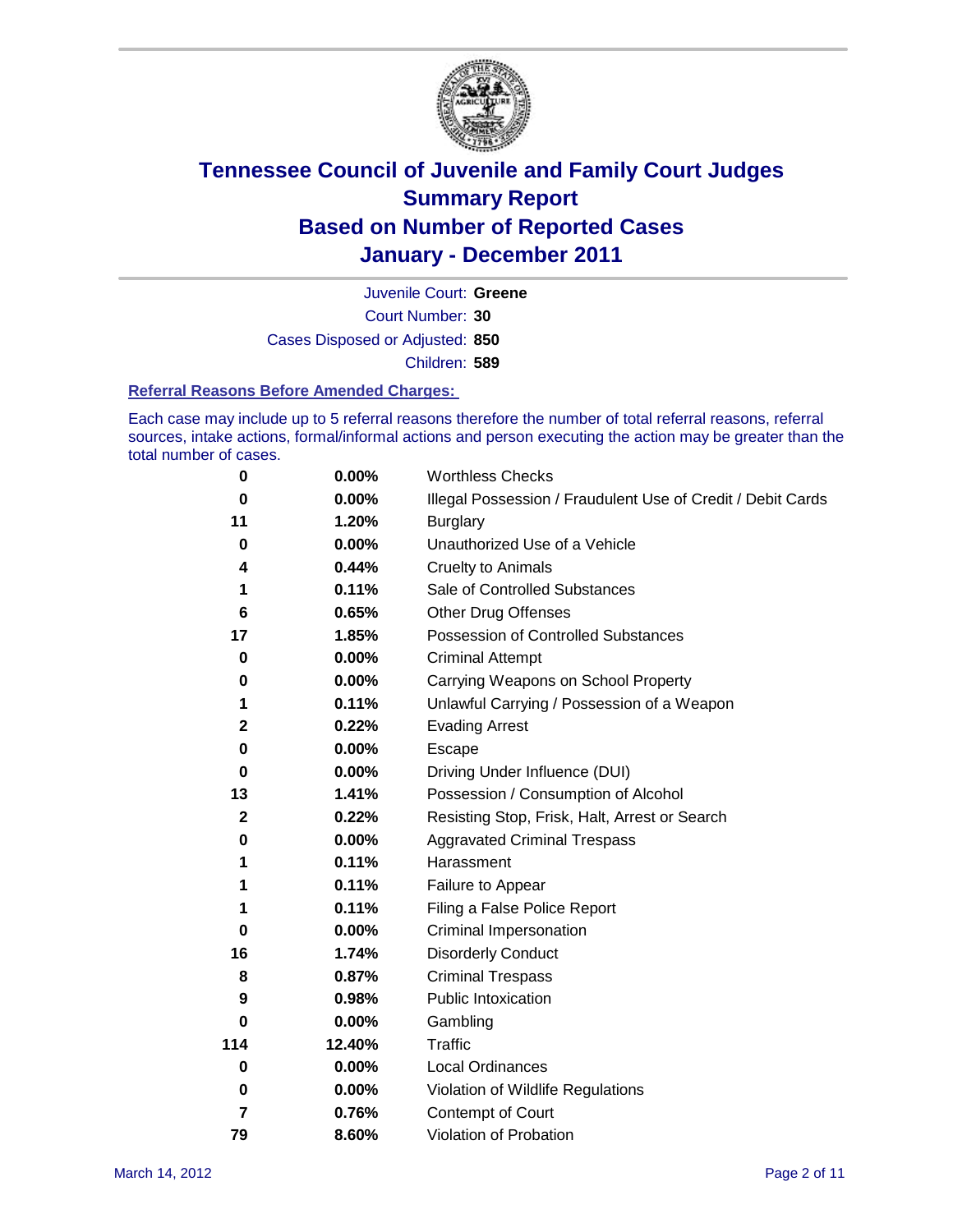

Court Number: **30** Juvenile Court: **Greene** Cases Disposed or Adjusted: **850** Children: **589**

#### **Referral Reasons Before Amended Charges:**

Each case may include up to 5 referral reasons therefore the number of total referral reasons, referral sources, intake actions, formal/informal actions and person executing the action may be greater than the total number of cases.

| 3        | 0.33%    | Violation of Aftercare                 |
|----------|----------|----------------------------------------|
| 23       | 2.50%    | <b>Unruly Behavior</b>                 |
| 60       | 6.53%    | Truancy                                |
| 1        | 0.11%    | In-State Runaway                       |
| $\bf{0}$ | $0.00\%$ | Out-of-State Runaway                   |
| 65       | 7.07%    | Possession of Tobacco Products         |
| 1        | 0.11%    | Violation of a Valid Court Order       |
| 0        | 0.00%    | <b>Violation of Curfew</b>             |
| 0        | $0.00\%$ | Sexually Abused Child                  |
| $\bf{0}$ | 0.00%    | <b>Physically Abused Child</b>         |
| 78       | 8.49%    | Dependency / Neglect                   |
| 4        | 0.44%    | <b>Termination of Parental Rights</b>  |
| 0        | 0.00%    | <b>Violation of Pretrial Diversion</b> |
| 0        | 0.00%    | Violation of Informal Adjustment       |
| 41       | 4.46%    | <b>Judicial Review</b>                 |
| 85       | 9.25%    | <b>Administrative Review</b>           |
| $\bf{0}$ | 0.00%    | <b>Foster Care Review</b>              |
| 79       | 8.60%    | Custody                                |
| 0        | 0.00%    | Visitation                             |
| 0        | 0.00%    | Paternity / Legitimation               |
| 0        | 0.00%    | Child Support                          |
| 0        | 0.00%    | <b>Request for Medical Treatment</b>   |
| 0        | 0.00%    | <b>Consent to Marry</b>                |
| 39       | 4.24%    | Other                                  |
| 919      | 100.00%  | <b>Total Referrals</b>                 |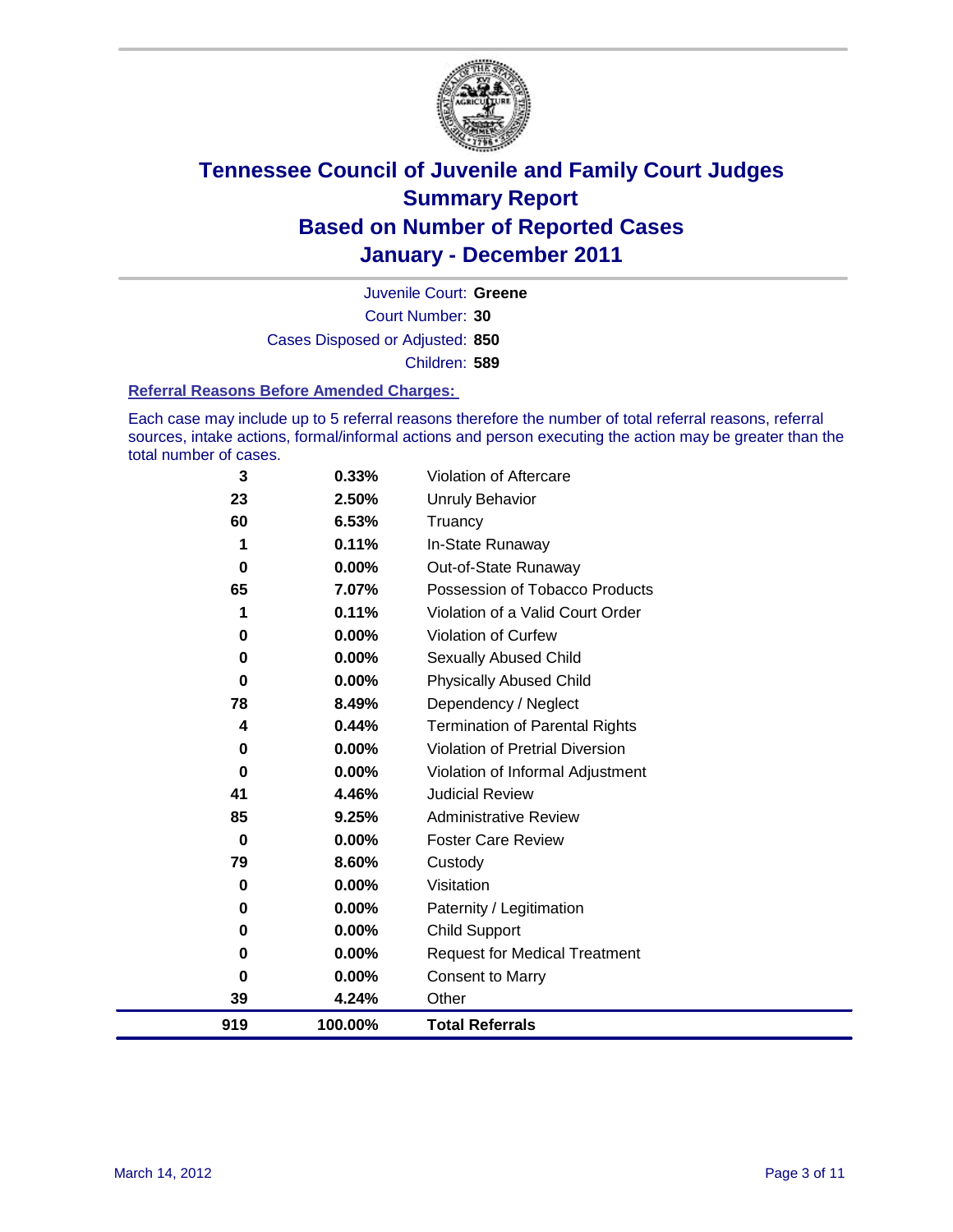

|                            | Juvenile Court: Greene          |                                   |  |
|----------------------------|---------------------------------|-----------------------------------|--|
|                            |                                 | Court Number: 30                  |  |
|                            | Cases Disposed or Adjusted: 850 |                                   |  |
|                            |                                 | Children: 589                     |  |
| <b>Referral Sources: 1</b> |                                 |                                   |  |
| 325                        | 35.36%                          | Law Enforcement                   |  |
| 32                         | 3.48%                           | Parents                           |  |
| 32                         | 3.48%                           | <b>Relatives</b>                  |  |
| $\overline{2}$             | 0.22%                           | Self                              |  |
| 144                        | 15.67%                          | School                            |  |
| $\bf{0}$                   | 0.00%                           | <b>CSA</b>                        |  |
| 197                        | 21.44%                          | <b>DCS</b>                        |  |
| 0                          | 0.00%                           | <b>Other State Department</b>     |  |
| $\mathbf 0$                | $0.00\%$                        | <b>District Attorney's Office</b> |  |
| 72                         | 7.83%                           | <b>Court Staff</b>                |  |
| 74                         | 8.05%                           | Social Agency                     |  |
| $\bf{0}$                   | $0.00\%$                        | <b>Other Court</b>                |  |
| 32                         | 3.48%                           | Victim                            |  |
| $\bf{0}$                   | 0.00%                           | Child & Parent                    |  |
| 0                          | 0.00%                           | Hospital                          |  |
| $\bf{0}$                   | $0.00\%$                        | Unknown                           |  |
| 9                          | 0.98%                           | Other                             |  |
| 919                        | 100.00%                         | <b>Total Referral Sources</b>     |  |

### **Age of Child at Referral: 2**

| 589 | 100.00% | <b>Total Child Count</b> |
|-----|---------|--------------------------|
| 0   | 0.00%   | <b>Unknown</b>           |
| 27  | 4.58%   | Ages 19 and Over         |
| 135 | 22.92%  | Ages 17 through 18       |
| 199 | 33.79%  | Ages 15 through 16       |
| 71  | 12.05%  | Ages 13 through 14       |
| 37  | 6.28%   | Ages 11 through 12       |
| 120 | 20.37%  | Ages 10 and Under        |
|     |         |                          |

<sup>1</sup> If different than number of Referral Reasons (919), verify accuracy of your court's data.

<sup>2</sup> One child could be counted in multiple categories, verify accuracy of your court's data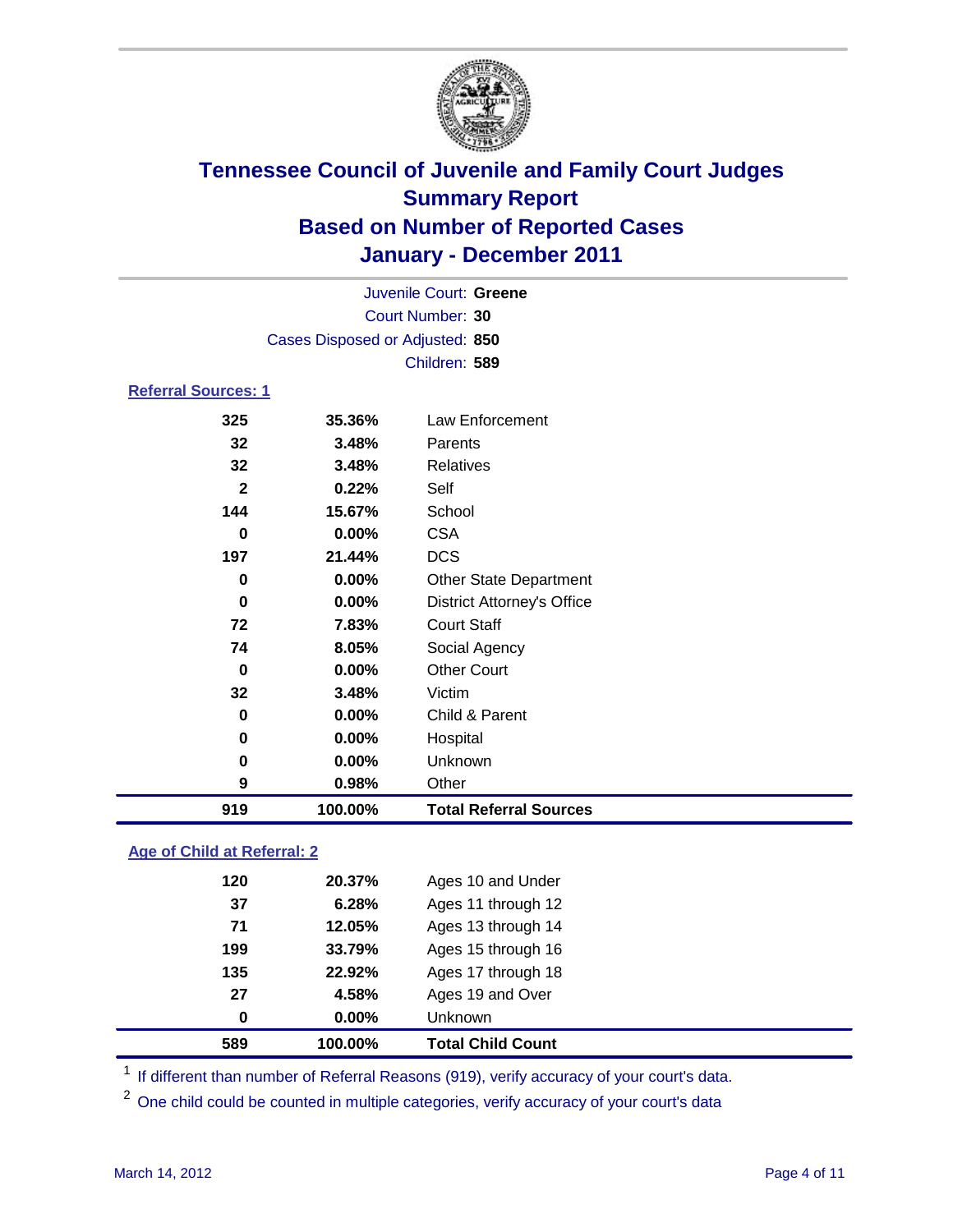

|                                         | Juvenile Court: Greene          |                          |  |  |
|-----------------------------------------|---------------------------------|--------------------------|--|--|
| Court Number: 30                        |                                 |                          |  |  |
|                                         | Cases Disposed or Adjusted: 850 |                          |  |  |
|                                         |                                 | Children: 589            |  |  |
| Sex of Child: 1                         |                                 |                          |  |  |
| 361                                     | 61.29%                          | Male                     |  |  |
| 214                                     | 36.33%                          | Female                   |  |  |
| 14                                      | 2.38%                           | Unknown                  |  |  |
| 589                                     | 100.00%                         | <b>Total Child Count</b> |  |  |
| Race of Child: 1                        |                                 |                          |  |  |
| 405                                     | 68.76%                          | White                    |  |  |
| 15                                      | 2.55%                           | African American         |  |  |
| 1                                       | 0.17%                           | Native American          |  |  |
| $\mathbf 0$                             | 0.00%                           | Asian                    |  |  |
| 6                                       | 1.02%                           | Mixed                    |  |  |
| 162                                     | 27.50%                          | Unknown                  |  |  |
| 589                                     | 100.00%                         | <b>Total Child Count</b> |  |  |
| <b>Hispanic Origin: 1</b>               |                                 |                          |  |  |
| 16                                      | 2.72%                           | Yes                      |  |  |
| 407                                     | 69.10%                          | No                       |  |  |
| 166                                     | 28.18%                          | Unknown                  |  |  |
| 589                                     | 100.00%                         | <b>Total Child Count</b> |  |  |
| <b>School Enrollment of Children: 1</b> |                                 |                          |  |  |
| 332                                     | 56.37%                          | Yes                      |  |  |
| 63                                      | 10.70%                          | <b>No</b>                |  |  |
| 194                                     | 32.94%                          | Unknown                  |  |  |
| 589                                     | 100.00%                         | <b>Total Child Count</b> |  |  |

One child could be counted in multiple categories, verify accuracy of your court's data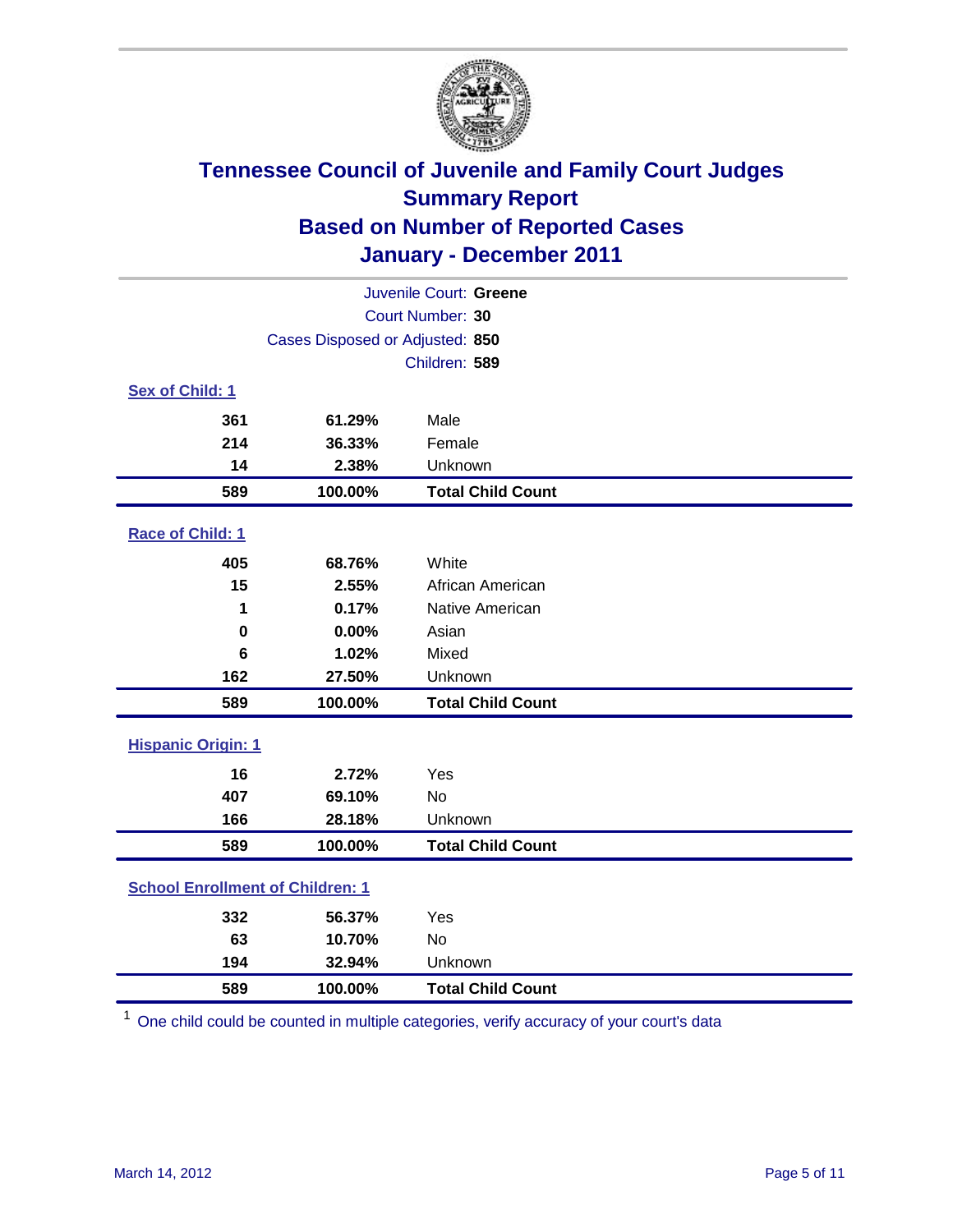

Court Number: **30** Juvenile Court: **Greene** Cases Disposed or Adjusted: **850** Children: **589**

### **Living Arrangement of Child at Time of Referral: 1**

| 589 | 100.00% | <b>Total Child Count</b>     |
|-----|---------|------------------------------|
| 7   | 1.19%   | Other                        |
| 155 | 26.32%  | Unknown                      |
| 35  | 5.94%   | Independent                  |
| 2   | 0.34%   | In an Institution            |
| 18  | 3.06%   | In a Residential Center      |
| 1   | 0.17%   | In a Group Home              |
| 43  | 7.30%   | With Foster Family           |
| 9   | 1.53%   | With Adoptive Parents        |
| 79  | 13.41%  | <b>With Relatives</b>        |
| 48  | 8.15%   | With Father                  |
| 113 | 19.19%  | <b>With Mother</b>           |
| 13  | 2.21%   | With Mother and Stepfather   |
| 7   | 1.19%   | With Father and Stepmother   |
| 59  | 10.02%  | With Both Biological Parents |

#### **Type of Detention: 2**

| 850      | 100.00%  | <b>Total Detention Count</b> |  |
|----------|----------|------------------------------|--|
| $\bf{0}$ | 0.00%    | Other                        |  |
| 808      | 95.06%   | Does Not Apply               |  |
| $\bf{0}$ | 0.00%    | Unknown                      |  |
| 0        | $0.00\%$ | Psychiatric Hospital         |  |
| 0        | 0.00%    | Jail - No Separation         |  |
| 0        | $0.00\%$ | Jail - Partial Separation    |  |
| 0        | $0.00\%$ | Jail - Complete Separation   |  |
| 42       | 4.94%    | Juvenile Detention Facility  |  |
| 0        | $0.00\%$ | Non-Secure Placement         |  |
|          |          |                              |  |

<sup>1</sup> One child could be counted in multiple categories, verify accuracy of your court's data

<sup>2</sup> If different than number of Cases (850) verify accuracy of your court's data.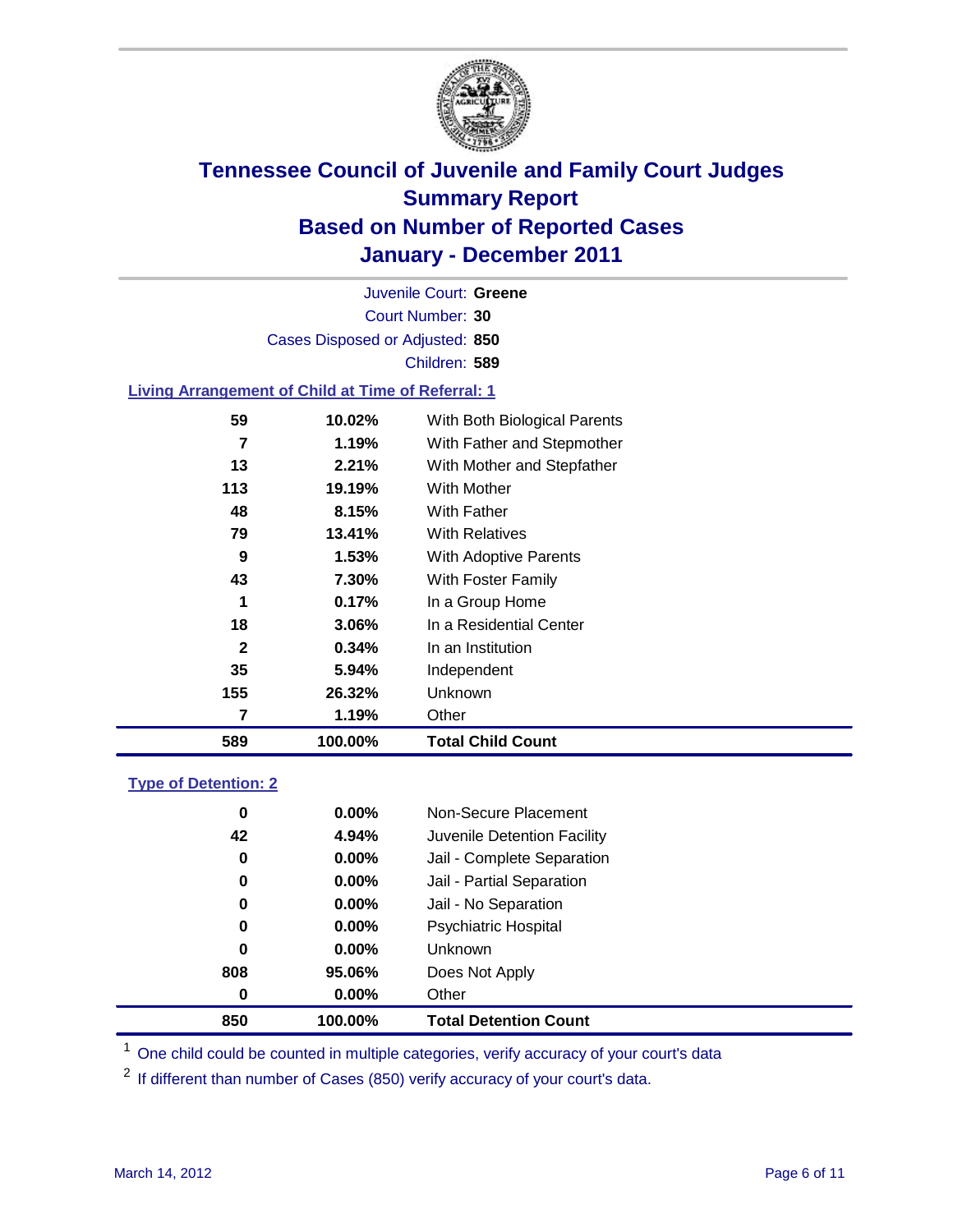

|                                                    | Juvenile Court: Greene          |                                      |  |  |  |
|----------------------------------------------------|---------------------------------|--------------------------------------|--|--|--|
|                                                    | Court Number: 30                |                                      |  |  |  |
|                                                    | Cases Disposed or Adjusted: 850 |                                      |  |  |  |
|                                                    |                                 | Children: 589                        |  |  |  |
| <b>Placement After Secure Detention Hearing: 1</b> |                                 |                                      |  |  |  |
| 26                                                 | 3.06%                           | Returned to Prior Living Arrangement |  |  |  |
| $\overline{7}$                                     | 0.82%                           | Juvenile Detention Facility          |  |  |  |
| $\bf{0}$                                           | 0.00%                           | Jail                                 |  |  |  |
| $\bf{0}$                                           | 0.00%                           | Shelter / Group Home                 |  |  |  |
| 0                                                  | 0.00%                           | <b>Foster Family Home</b>            |  |  |  |
| 1                                                  | 0.12%                           | Psychiatric Hospital                 |  |  |  |
| 0                                                  | 0.00%                           | Unknown                              |  |  |  |
| 806                                                | 94.82%                          | Does Not Apply                       |  |  |  |
| 10                                                 | 1.18%                           | Other                                |  |  |  |
| 850                                                | 100.00%                         | <b>Total Placement Count</b>         |  |  |  |
|                                                    |                                 |                                      |  |  |  |
| <b>Intake Actions: 2</b>                           |                                 |                                      |  |  |  |
| 577                                                | 62.79%                          | <b>Petition Filed</b>                |  |  |  |
| 177                                                | 19.26%                          | <b>Motion Filed</b>                  |  |  |  |
| 165                                                | 17.95%                          | <b>Citation Processed</b>            |  |  |  |
| 0                                                  | 0.00%                           | Notification of Paternity Processed  |  |  |  |
| 0                                                  | 0.00%                           | Scheduling of Judicial Review        |  |  |  |
| 0                                                  | 0.00%                           | Scheduling of Administrative Review  |  |  |  |
| 0                                                  | 0.00%                           | Scheduling of Foster Care Review     |  |  |  |
| $\bf{0}$                                           | 0.00%                           | Unknown                              |  |  |  |
| 0                                                  | 0.00%                           | Does Not Apply                       |  |  |  |
| 0                                                  | 0.00%                           | Other                                |  |  |  |
| 919                                                | 100.00%                         | <b>Total Intake Count</b>            |  |  |  |

<sup>1</sup> If different than number of Cases (850) verify accuracy of your court's data.

<sup>2</sup> If different than number of Referral Reasons (919), verify accuracy of your court's data.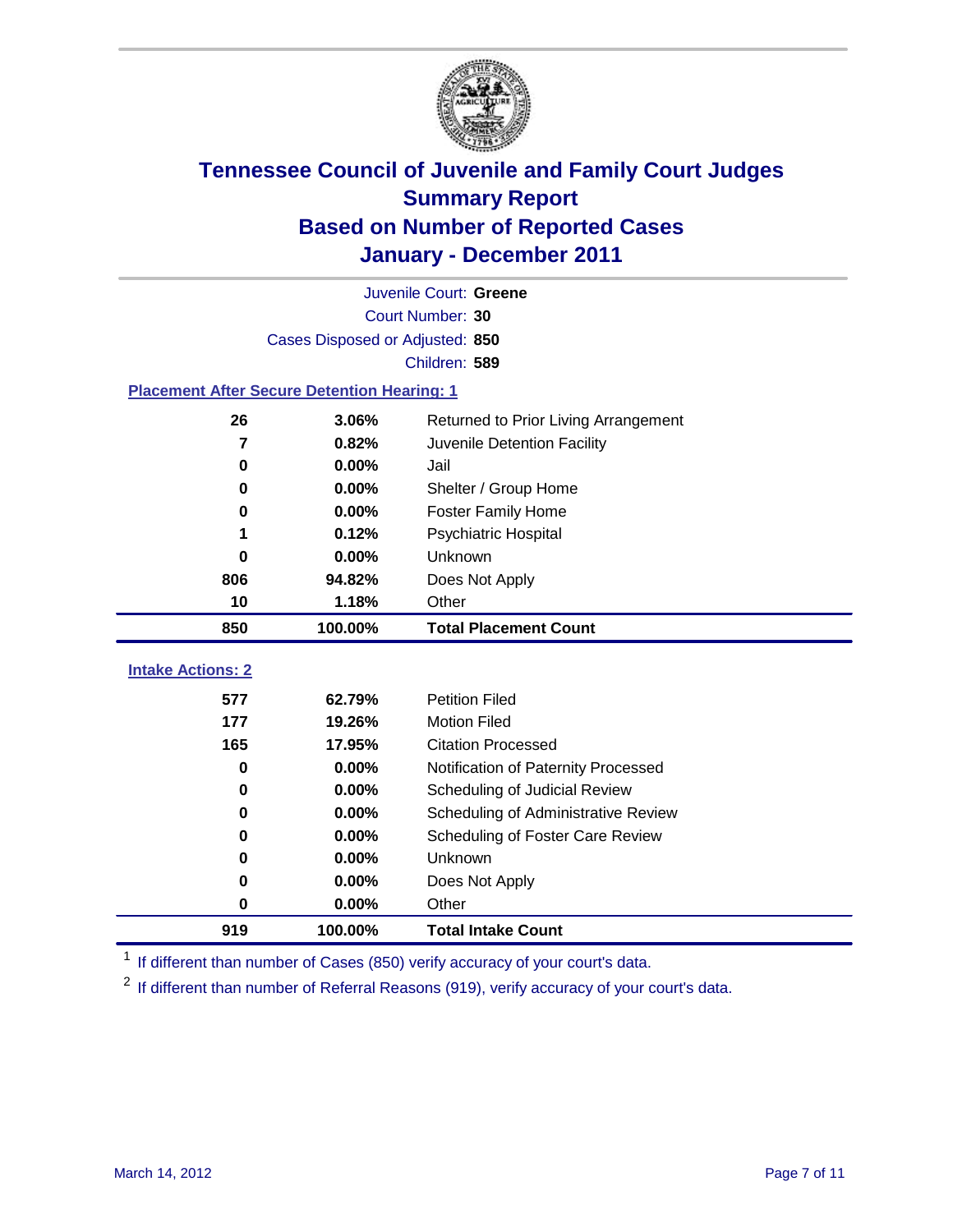

Court Number: **30** Juvenile Court: **Greene** Cases Disposed or Adjusted: **850** Children: **589**

### **Last Grade Completed by Child: 1**

| 589            | 100.00% | <b>Total Child Count</b> |  |
|----------------|---------|--------------------------|--|
| $\overline{2}$ | 0.34%   | Other                    |  |
| 375            | 63.67%  | Unknown                  |  |
| 16             | 2.72%   | Never Attended School    |  |
| 1              | 0.17%   | Graduated                |  |
| 1              | 0.17%   | <b>GED</b>               |  |
| 0              | 0.00%   | Non-Graded Special Ed    |  |
| 4              | 0.68%   | 12th Grade               |  |
| 25             | 4.24%   | 11th Grade               |  |
| 39             | 6.62%   | 10th Grade               |  |
| 47             | 7.98%   | 9th Grade                |  |
| 37             | 6.28%   | 8th Grade                |  |
| 17             | 2.89%   | 7th Grade                |  |
| 10             | 1.70%   | 6th Grade                |  |
| 10             | 1.70%   | 5th Grade                |  |
| 3              | 0.51%   | 4th Grade                |  |
| 0              | 0.00%   | 3rd Grade                |  |
| 0              | 0.00%   | 2nd Grade                |  |
| $\mathbf{2}$   | 0.34%   | 1st Grade                |  |
| 0              | 0.00%   | Kindergarten             |  |
| $\bf{0}$       | 0.00%   | Preschool                |  |
| $\bf{0}$       | 0.00%   | Too Young for School     |  |

### **Enrolled in Special Education: 1**

| 375<br>63.67%<br>Unknown |  |
|--------------------------|--|
| 29.03%<br>171<br>No      |  |
| 7.30%<br>Yes<br>43       |  |

One child could be counted in multiple categories, verify accuracy of your court's data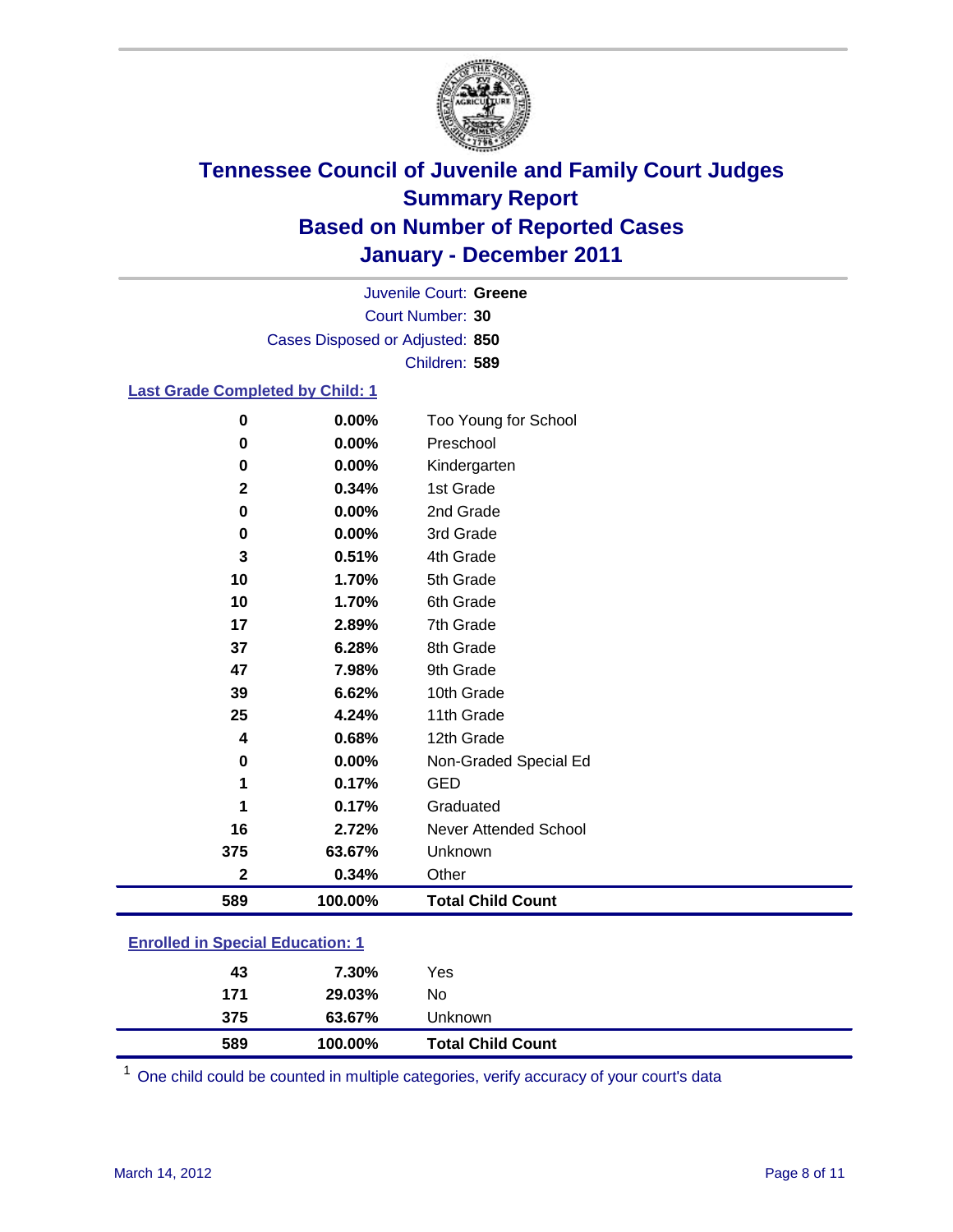

|                              | Juvenile Court: Greene          |                           |  |  |
|------------------------------|---------------------------------|---------------------------|--|--|
|                              |                                 | Court Number: 30          |  |  |
|                              | Cases Disposed or Adjusted: 850 |                           |  |  |
|                              |                                 | Children: 589             |  |  |
| <b>Action Executed By: 1</b> |                                 |                           |  |  |
| 749                          | 81.50%                          | Judge                     |  |  |
| 168                          | 18.28%                          | Magistrate                |  |  |
| $\mathbf{2}$                 | 0.22%                           | <b>YSO</b>                |  |  |
| 0                            | 0.00%                           | Other                     |  |  |
| 0                            | 0.00%                           | Unknown                   |  |  |
| 919                          | 100.00%                         | <b>Total Action Count</b> |  |  |

### **Formal / Informal Actions: 1**

| 111 | 12.08%   | Dismissed                                        |
|-----|----------|--------------------------------------------------|
| 23  | 2.50%    | Retired / Nolle Prosequi                         |
| 124 | 13.49%   | <b>Complaint Substantiated Delinquent</b>        |
| 67  | 7.29%    | <b>Complaint Substantiated Status Offender</b>   |
| 22  | 2.39%    | <b>Complaint Substantiated Dependent/Neglect</b> |
| 0   | $0.00\%$ | <b>Complaint Substantiated Abused</b>            |
| 0   | $0.00\%$ | <b>Complaint Substantiated Mentally III</b>      |
| 3   | 0.33%    | Informal Adjustment                              |
| 3   | 0.33%    | <b>Pretrial Diversion</b>                        |
| 0   | $0.00\%$ | <b>Transfer to Adult Court Hearing</b>           |
| 0   | $0.00\%$ | Charges Cleared by Transfer to Adult Court       |
| 3   | 0.33%    | <b>Special Proceeding</b>                        |
| 84  | 9.14%    | <b>Review Concluded</b>                          |
| 178 | 19.37%   | Case Held Open                                   |
| 301 | 32.75%   | Other                                            |
| 0   | $0.00\%$ | Unknown                                          |
| 919 | 100.00%  | <b>Total Action Count</b>                        |

<sup>1</sup> If different than number of Referral Reasons (919), verify accuracy of your court's data.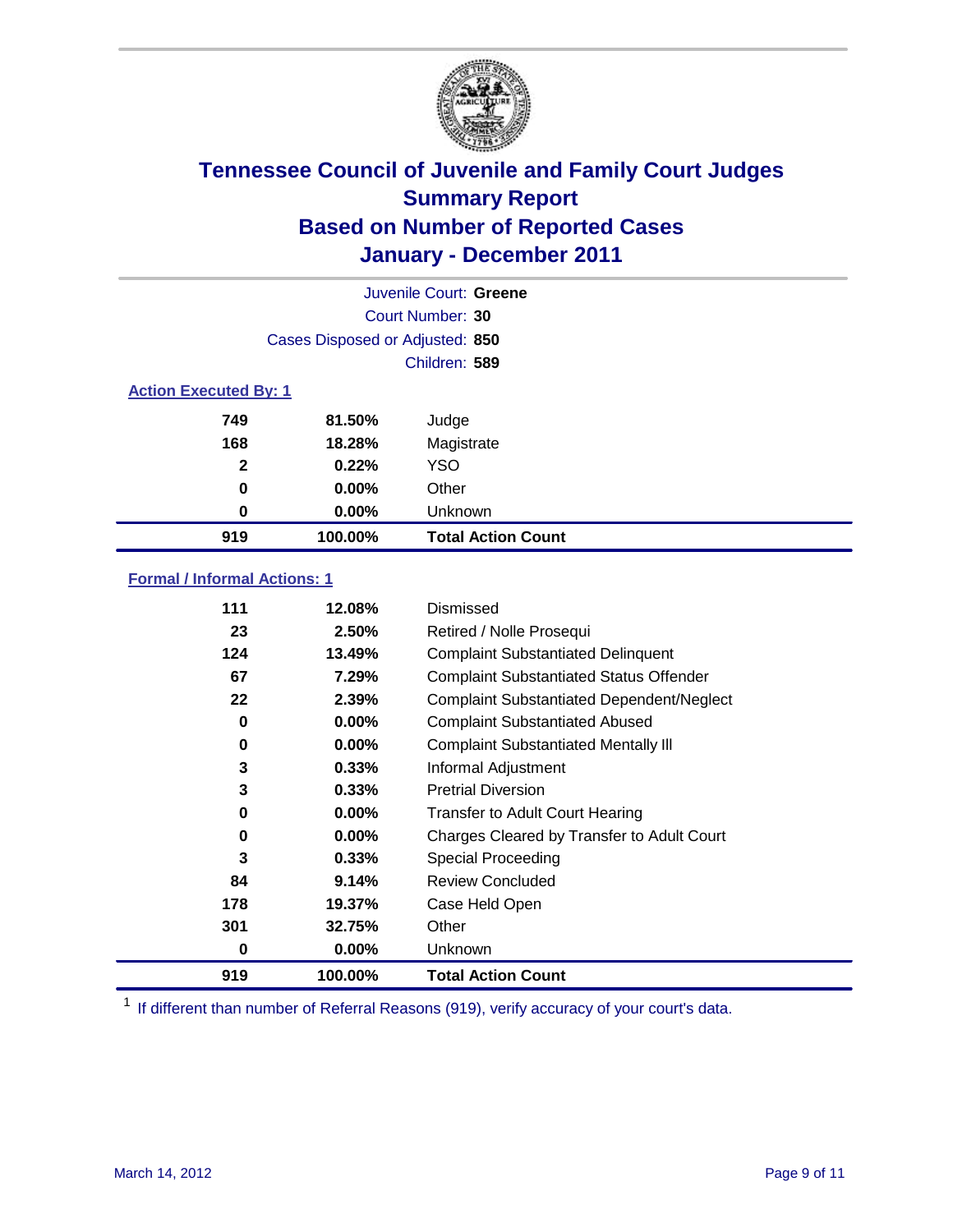

|                       |                                 | Juvenile Court: Greene                                |
|-----------------------|---------------------------------|-------------------------------------------------------|
|                       |                                 | Court Number: 30                                      |
|                       | Cases Disposed or Adjusted: 850 |                                                       |
|                       |                                 | Children: 589                                         |
| <b>Case Outcomes:</b> |                                 | There can be multiple outcomes for one child or case. |
| 112                   | 4.83%                           | <b>Case Dismissed</b>                                 |
| 25                    | 1.08%                           | Case Retired or Nolle Prosequi                        |
| 0                     | 0.00%                           | Warned / Counseled                                    |
| 153                   | 6.60%                           | Held Open For Review                                  |
| 8                     | 0.34%                           | Supervision / Probation to Juvenile Court             |
| 0                     | 0.00%                           | <b>Probation to Parents</b>                           |
| 0                     | 0.00%                           | Referral to Another Entity for Supervision / Service  |
| 53                    | 2.29%                           | Referred for Mental Health Counseling                 |
| 37                    | 1.60%                           | Referred for Alcohol and Drug Counseling              |
| 0                     | 0.00%                           | <b>Referred to Alternative School</b>                 |
| 0                     | 0.00%                           | Referred to Private Child Agency                      |
| 29                    | 1.25%                           | Referred to Defensive Driving School                  |
| 0                     | 0.00%                           | Referred to Alcohol Safety School                     |
| 2                     | 0.09%                           | Referred to Juvenile Court Education-Based Program    |
| 7                     | 0.30%                           | Driver's License Held Informally                      |
| 0                     | 0.00%                           | <b>Voluntary Placement with DMHMR</b>                 |
| 10                    | 0.43%                           | <b>Private Mental Health Placement</b>                |
| 1                     | 0.04%                           | <b>Private MR Placement</b>                           |
| 0                     | 0.00%                           | Placement with City/County Agency/Facility            |
| 1                     | 0.04%                           | Placement with Relative / Other Individual            |
| 108                   | 4.66%                           | Fine                                                  |
| 130                   | 5.61%                           | <b>Public Service</b>                                 |
| 29                    | 1.25%                           | Restitution                                           |
| 0                     | 0.00%                           | <b>Runaway Returned</b>                               |
| 77                    | 3.32%                           | No Contact Order                                      |
| 47                    | 2.03%                           | Injunction Other than No Contact Order                |
| 15                    | 0.65%                           | <b>House Arrest</b>                                   |
| 2                     | 0.09%                           | <b>Court Defined Curfew</b>                           |
| 0                     | 0.00%                           | Dismissed from Informal Adjustment                    |
| 0                     | 0.00%                           | <b>Dismissed from Pretrial Diversion</b>              |
| 5                     | 0.22%                           | Released from Probation                               |
| 0                     | 0.00%                           | <b>Transferred to Adult Court</b>                     |
| 0                     | $0.00\%$                        | <b>DMHMR Involuntary Commitment</b>                   |